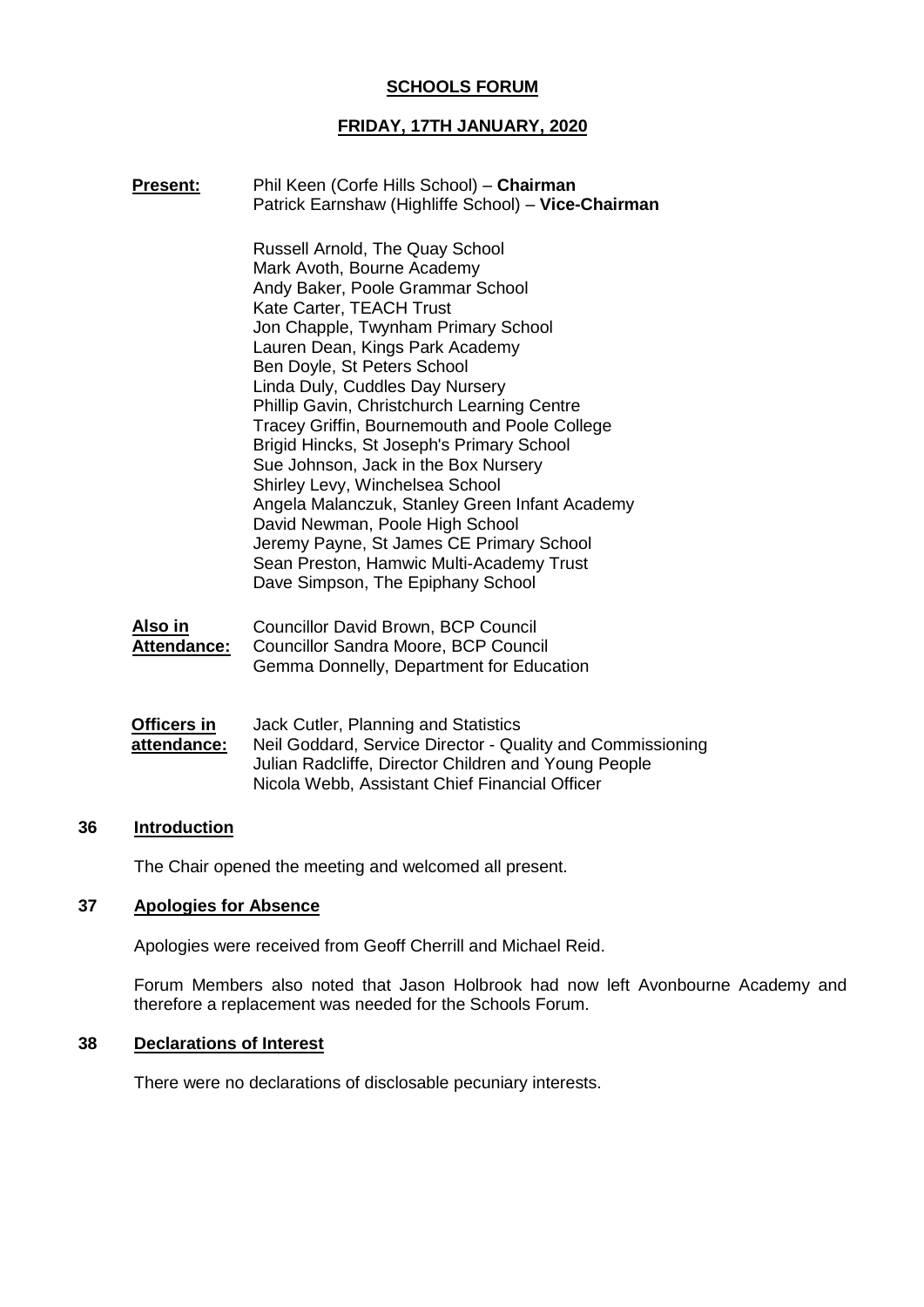### **39 Minutes of the Previous Meeting**

**RESOLVED that the Minutes of the Meeting held on 5 November 2019, having been previously circulated, be taken as read, signed and confirmed by the Chairman as a correct record.**

It was noted that all other matters arising would be covered in the agenda.

#### **40 Introduction from DfE representative**

Gemma Donnelly from the DfE advised that part of her role is to attend Schools Forums meetings, scrutinise minutes and ensure that voting is carried out according to regulations. Attendees were invited to either ask questions or send them to her via email. GD added that she is not here because of any historic issues with the Forum. The issue of High Needs was raised and GD said it is a national issue and most LAs are struggling with their budgets. GD was asked how many other LAs are using Early Years funding. Accurate details could not be provided but GD said that it is not unusual if budgets have money left over and further information will be available in Section 251 data. The issue of no additional funding being provided now age range has increased from 0-19 to 0-25 was mentioned and GD said all LAs have raised this.

#### **41 Dedicated Schools Grant (DSG) Budget Monitoring 2019-20**

Nicola Webb, Assistant Chief Finance Officer, BCP Council, presented the report.

The following points were noted:

- There have been no changes to the forecast DSG income since September report.
- Early Years funding is still estimated and will be finalised after the January 2020 census.
- An overspend of £2.7m is expected in the High Needs Block despite action being taken. Savings in other areas reduces the in-year deficit to £1.9m. The overall deficit is expected to increase from £3.6m to £5.5m by end March 2020.
- In the EYs Block, the increasing cost of SEND is expected to use any surplus generated by lower deprivation allocations and this is reflected in budget estimates for 2020-21.

#### **RESOLVED that the report was noted.**

#### **42 Dedicated Schools Grant (DSG) Settlement and Budget 2020-21**

Nicola Webb, Assistant Chief Finance Officer, BCP Council, presented the report.

The following points were noted:

- The initial DSG Settlement was received on 19 December 2019.
- There are no changes for Early Years.
- Schools Block funding rates were announced in October 2019. Only the pupil numbers have changed. Numbers in primaries have mostly stabilised and increased in Secondaries.
- High Needs Block there is a slight increase in the December Settlement but it is difficult to forecast how this will be updated in the summer. It was confirmed that in the scale of the overall high needs DSG this adjustment should be small.
- An annual funding gap of £8m is expected this is without a transfer of funding from Early Years or Schools or further cuts to high needs services.
- Increase %s in Table 1 (Page 20) is monetary value and not per pupil value.

#### **RESOLVED that the report was noted.**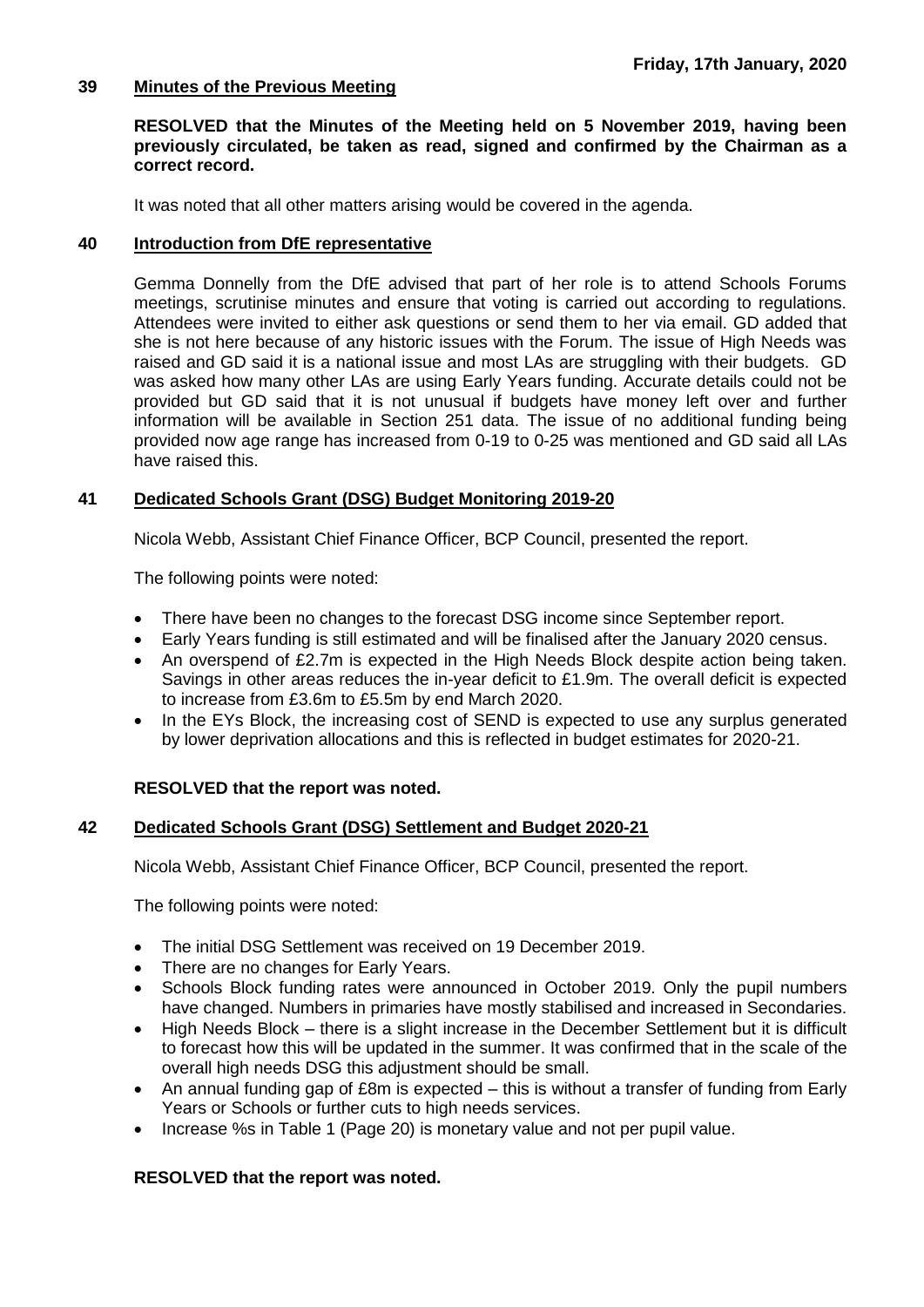## **43 Statement from Parent Carer Forum**

Representatives from the Parent Carers Together Forum attended and read the statement that had been provided to the Schools Forum.

The following points were noted:

- Concerns about lack of funding;
- Accountability is needed for how funding is spent;

Need for early intervention and support.

#### **44 High Needs Block Financial Strategy Group**

Julian Radcliffe, Service Director Inclusion and Family Services BCP Council, presented the report. The following points were noted:

- BCP Health & Well Being Board reports on developments;
- Board has initiated a review of SEND. A 4 day Peer Review of services etc across BCP is starting on 28 January;
- Need to look at early intervention and support
- Joint Commissioning (SEND) Strategy and arrangements with Health/CCG;
- A SEND Transformation & Development Board has been formed and 2 meetings have now been held.
- SEND Sufficiency Strategy is being completed and this will inform us where needs are. All BCP schools are invited to a meeting on January 21;
- SEND restructure has now been completed. There will be additional capacity to identify where issues are and posts will be created where needed;
- High cost decisions will need to be made and better scrutiny is being introduced

#### **Children in Care**

- Virtual School Strategic Board has been set up;
- Virtual School Peer Review is taking place in February 2020.

#### **Family and community facing**

- Early Help, Family Support & Young People's Strategy (2020-2023) will lead to a full restructure of services;
- Early Help Partnership & CE Partnership Boards to be established;

A list of projected and immediate savings was provided. These are estimated at £2.5m and are considered to be robust by the service with actions already underway.

#### **45 Schools and Early Years Formula Consultation outcomes and Transfer to High Needs Block**

Jack Cutler, Quality and Commissioning, BCP Council, presented the report followed by the outcomes of the 2 Consultations.

The following points were noted:

- Projected funding gap on High Needs budget 2020-21 is £9.5m Any funding transfers in previous years were for one year only with the gap increasing over time.
- LA put £2.4m in last year but will not be able to do so this year; Schools transferred £2.2m and early years £0.2m with fresh decisions needed this year.
- Primary and Secondary units of funding are based on last years' school data. This amount is multiplied by new pupil numbers for October 2019 and will give us £1.8m surplus when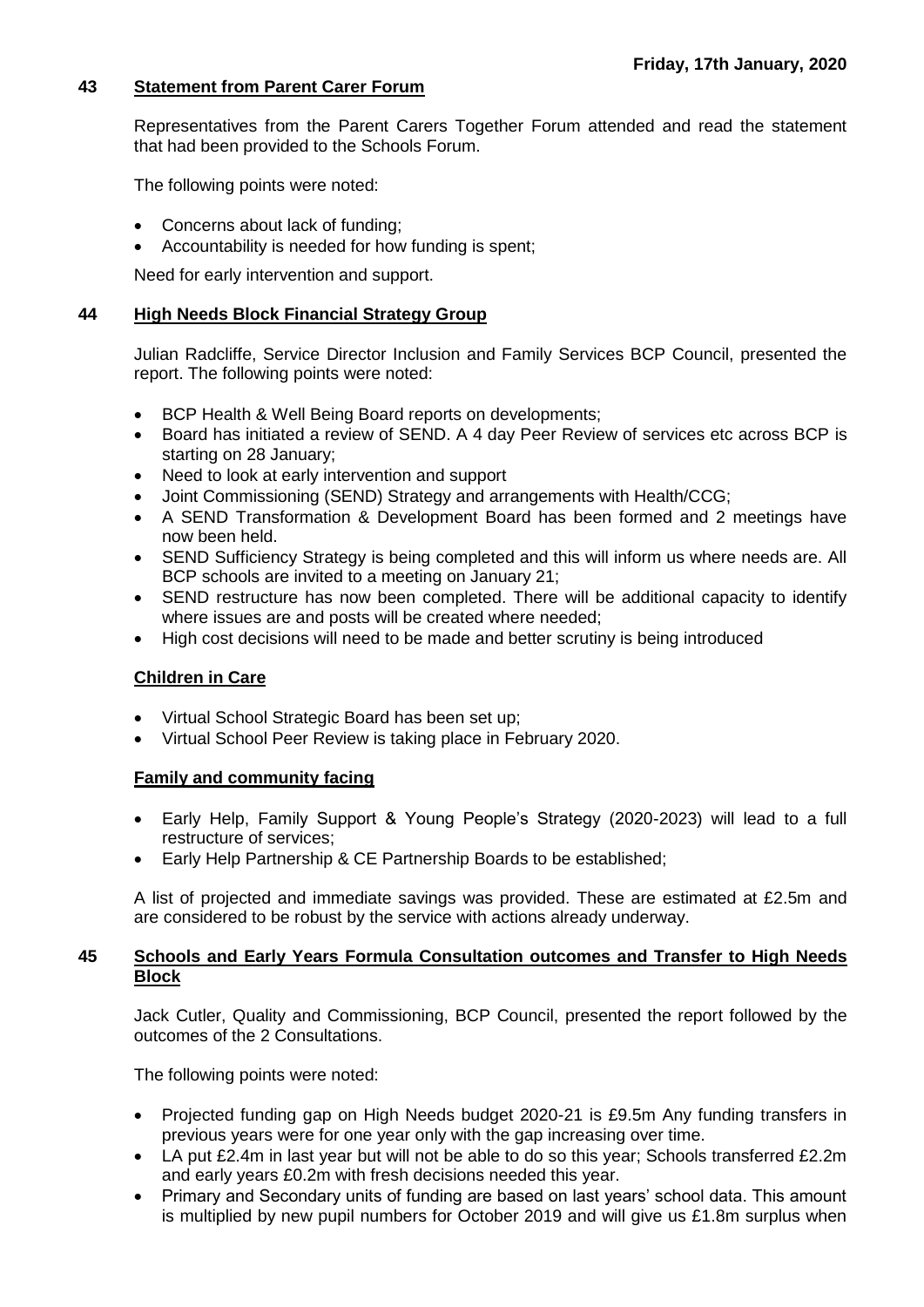applying October 2019 census data to the 2020-21 NFF funding rates and formula mechanisms. If we transfer the £1.8m to high needs we could still fund schools at full NFF formula rates.

- The wording of questions in the Schools Consultation was very difficult and it was asked if language could be simplified in future. It was suggested that a group of headteachers should read them in advance next time.
- The outcomes of the consultations were covered in considerable detail, with the level of support considered for each question asked in the consultation and a summary of responses provided. It was also indicated where responses to questions may be of benefit to Forum members when considering their position on the proposals to be voted on.
- EY representatives expressed concern that due to Christmas holidays there was insufficient time to complete the EY consultation.
- Requests for data on how much HN funding is going to EYs providers have been made but it was felt that no information had been received. NW advised that information was included in the paper she presented earlier and a breakdown had also been provided last year. Forum representatives were referred to Appendix 6 of the School Funding consultation and also the appendices of earlier meeting papers.
- Sue Johnson and Linda Duly presented a paper on Early Years Funding proposing that there is no deduction from the EY block to help offset the HNB overspend.

#### **Schools Forum members were asked to vote on the following proposals:**

PROPOSAL: Does Schools Forum agree to support the proposals recommended by Julian Radcliffe totalling £2.5m?

20 votes for and 0 against

PROPOSAL: Does Schools Forum support LA recommendation for £0.2m transfer from Early Years to High Needs Block?

18 voted against, 1 for and 1 abstention.

PROPOSAL: Does Forum support £1.8m transfer to High Needs Block from surplus NFF funding?

18 voted for and 2 against

PROPOSAL: Are Schools Forum in favour of an additional 0.5% transfer from Schools Block to High Needs Block?

14 votes against, 4 for and 2 abstentions

PROPOSAL: Does Schools Forum support an additional 1.1% transfer from National Funding Formula?

15 votes against.3 voted for, and 2 abstentions

PROPOSAL: Does Schools Forum support an enhanced £0.2m from PEX enhanced adiustment?

20 votes for.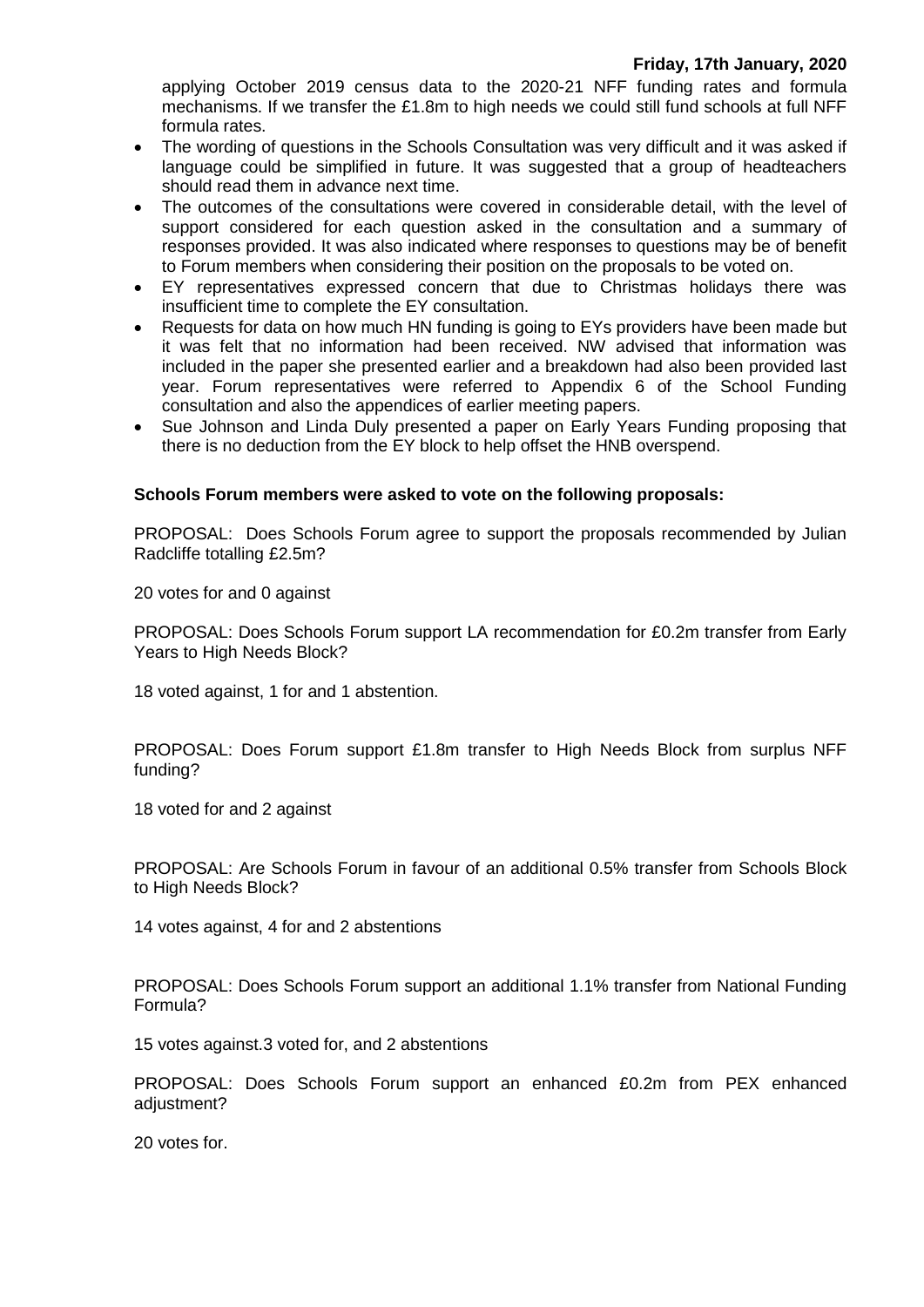PROPOSAL: Does Schools Forum support reduction to Outreach Services?

19 against and 1 abstention.

PROPOSAL: Does Forum support reduction to SALT services?

19 against and 1 abstention.

PROPOSAL: Does Forum support reduction to the Central Hearing and Vision Support Service?

18 against and 2 abstentions

PROPOSAL: Does Forum support a reduction in top up payments by 30%?

20 voted against

PROPOSAL: Schools Formula to indicate if they support LA in setting formula by starting on NFF and scaling back?

19 voted for and 1 abstention

PROPOSAL: Does Forum support growth proposal through Option 1?

20 votes for

PROPOSAL: Does Forum support growth that does not materialise at 30% of full growth?

13 voted for, 4 against and 3 abstentions

PROPOSAL: Does Forum agree the budget for the extrinsic growth fund (£499.670)?

12 abstentions and 8 voted for

PROPOSAL: Early Years contribution to central services supporting the free entitlements as set out in the report

19 voted for and 1 abstention

PROPOSAL: Central School Services Block budgets

20 votes for and 0 against

PROPOSAL: Maintained schools central retention rates and budgets

2 voted for and 2 voted against

#### **46 Forward Plan**

To consider and note the Forward Plan.

Feedback is needed from the Schools Forum at the next meeting as the full transfer is not being supported and alternative action is required. Julian Radcliffe and Neil Goddard were invited to attend the Secondary Headteachers meeting on 3 February.